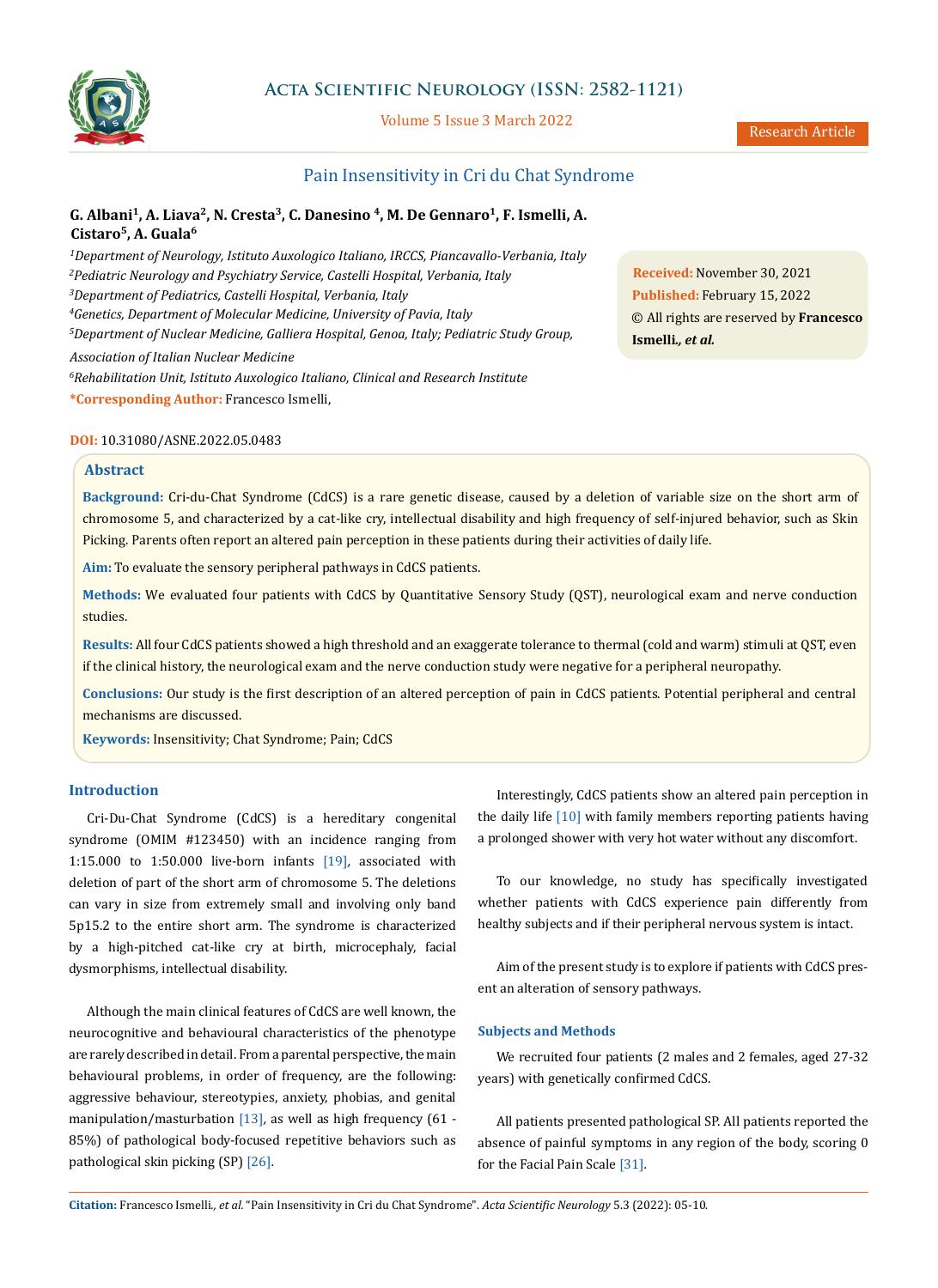The Scientific Committee of Italian Association of cri du chat syndrome (A.B.C., Associazione Bambini Cri du chat) approved this study and parents of the patients provided written, informed consent after receiving a detailed description of the study's aims. The identities of the participants remained anonymous.

The scientific protocol included:

- A nerve conduction study (NCS) of peroneal and ulnar motor fibers as well as of sural and ulnar sensory fibers performed bilaterally.
- A neuropathy symptoms score (NSS), in order to evaluate neuropathic abnormalities through a standardized neurological examination by Dick's criteria [4].
- A quantitative sensory testing technique (QST, Medoc), in order to determine the sensation and pain threshold for cold and warm temperatures by stimulating the skin and comparing the results to normative values by the literature [30]. Each test was performed on the hand palmar index, little finger, bilaterally. Thermal sensation and pain were tested by means of a thermode, aluminium coated, capable of heating or cooling, attached to the patient's skin sites. The stimulus progressively increased in intensity and was halted by the subject with a simple push-button response, as soon as sensation was first perceived  $[5]$ . The analysis of heat and cold-induced pain was not a pain tolerance test; the patients were instructed to press the button when thermal sensation became unpleasant.

All four CDC patients performed the QST composed of cold sensation (normal range: 3,7 - 28 °C), warm sensation (normal range: 37,9 - 48,3°C), cold-induced pain (normal range: 9,9 - 26,6°C), heat-induced pain (normal range: 39,1 - 46,7°C). Thermal thresholds were averaged from the responses of three successive stimuli applied to each test site. Pain thresholds were averaged from the responses of three successive stimuli for each site. Degree of difference of values between CdC data (P2) and intermedium value of normal QST interval (P1) were calculated according to the formula  $Δ = (P2 - P1)/(P1) Δ% 100.§Δ All patients were able to$ understand simple instructions and to express pain or discomfort, however we exclude the face as investigated area, because of reduced compliance of patients.

#### **Results**

The demographic and genetic characteristics of the four CdCS patients and QST results are illustrated in the table 1.

In all patients, neurological exam showed normal tendon reflexes at the upper and lower limbs, clinical examination for discriminative sensation was normal for tactile, pallesthesic, thermal and pain modalities (NSS = 0) and NCS demonstrated a normal nerve conduction.

The QST study showed a dramatic alteration of thermal pain, both for cold and warm sensation, associated with a slightly altered or normal threshold of sensation. Differences were particularly significant for cold tolerance pain test (see table 1).

| <b>PTS</b> | <b>Sex</b> | Age | Genetic                         | <b>Cold threshold</b><br>(C <sup>o</sup> ) | <b>Warm threshold</b><br>(C <sup>o</sup> ) | Cold pain $(C^{\circ})$ | Warm pain $(C^{\circ})$ |
|------------|------------|-----|---------------------------------|--------------------------------------------|--------------------------------------------|-------------------------|-------------------------|
|            | Female     | 32  | 46, XX, del(5)(p14.1)           | 24                                         | 39                                         | $4$ **(-73.3%)          | $49*(+14.2\%)$          |
| 2          | Male       | 22  | 46, XY, del(5)(p14.3)           | 25                                         | 44                                         | $0^{**}(-100\%)$        | $50*(16.5%)$            |
| 3          | Male       | 25  | 46, XY, del(5)(p14.3)           | 4.6                                        | $49.9*$ (+15.7 %)                          | $0^{**}(-100\%)$        | $50*(16.5%)$            |
| 4          | Female     | 27  | 46, XX, del (5)<br>(p15.2p14.3) | 22.2                                       | $49.3*(+13.3%)$                            | $0^{**}(-100\%)$        | $50*(16.5\%)$           |

**Table 1:** Quantitative Sensory Test data in four CdCS patients (mean data between right and left upper limb).

### \* Slight alteration; \*\* marked alteration

(P1) Degree of difference between CdCS data (P2) and intermedium value of normal QST interval (P1) according to the formula  $\Delta =$  (P2-P1)/(P1) Δ% 100. §Δ

Normative Value: cold sensation (normal range: 3,7- 28 °C), warm sensation (normal range: 37,9- 48,3°C), cold-induced pain (normal range: 9,9-26,6°C), heat-induced pain (normal range: 39,1- 46,7°C).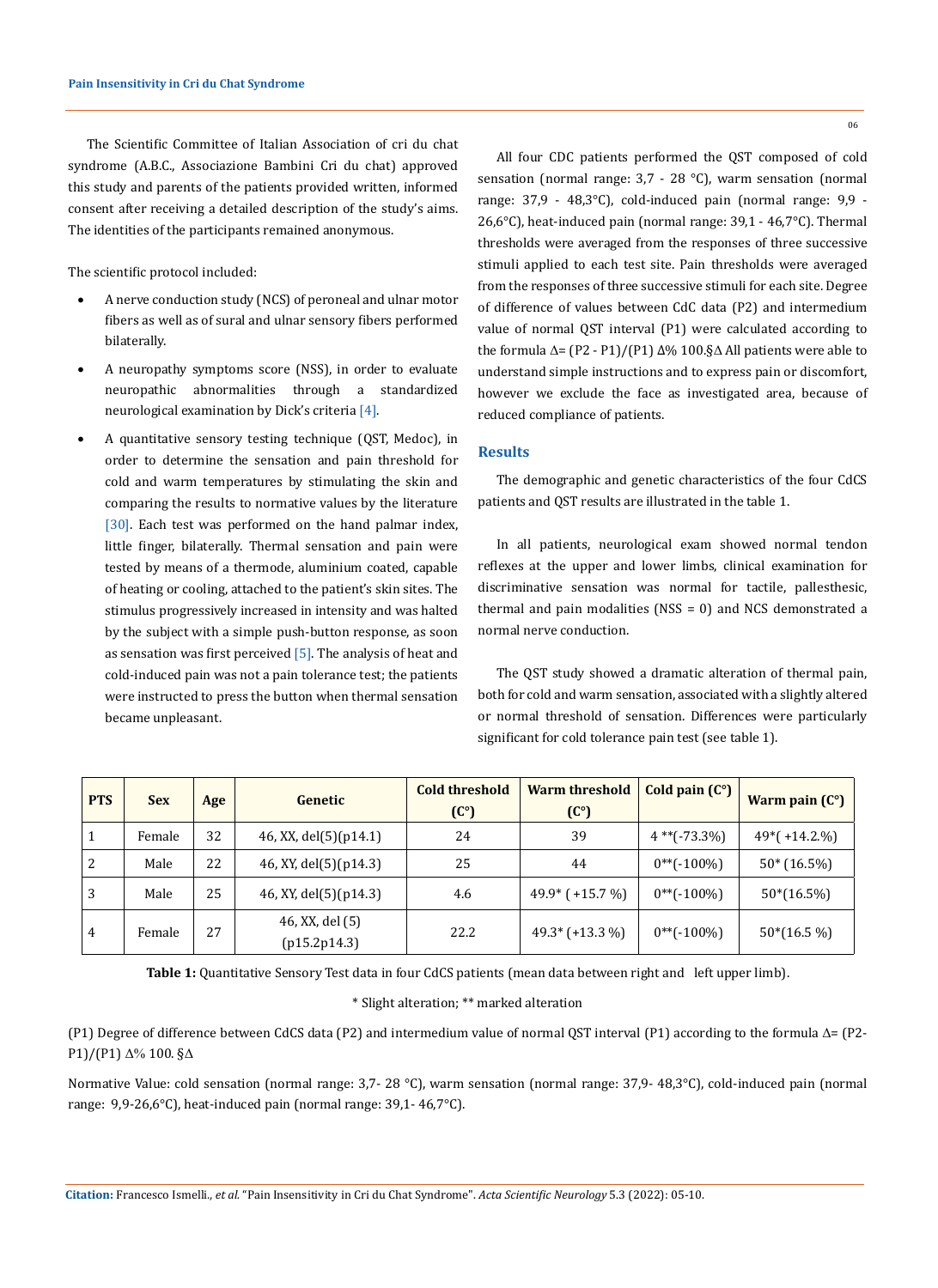The difference between right and left hand's QST values was not significant, so a medium value of right and left upper limb is reported. In figure 1, detailed results of a representative case (n. 4) are reported.



**Figure 1:** Clinical Case n. 4: Here are reported the responses to cold and heat with a mean value (white) of the three stimulus administration. On the left side, the threshold of cold (blue) sensation is normal, while the heat (red) is higher (13.35%) than the intermedium value of normal QST interval (37.9-48.3); on the right side, the cold-induced pain is tremendously far (100%) from range of intermedium value of range of normality, and even the heat-induced pain is altered (16.5% different from the normal range.

### **Discussion and Conclusion**

There is increasing attention to somatic substrates of behavior in genetic syndromes, and growing evidence of the association between discomfort or pain and self-injured behaviors in people with intellectual disability and genetic syndromes.

Generally, painful syndromes and altered perception of pain are frequent manifestations of peripheral neuropathy detected by NCS.

Peripheral neuropathies are mostly described in single case reports of patients affected by genetic conditions and intellectual disability [15,33,22], however a possible association with an alteration of pain sensation has not been discussed, and the literature is lacking larger samples. Brandt., *et al.* [2] reported impaired peripheral somatosensory function in children with Prader-Willy Sindrome.

Insensitivity to pain has been associated to a genetic mutation in a large number of genes, in syndromes with hereditary sensory and autonomic neuropathy (HSAN).

Among them, the gene RETREG1 (OMIM 613115), causing an HSAN2 type B, an autosomal recessive form of the disease, is localized on 5p15.1. Heterozygotes for mutations in this gene are expected to be unaffected but no definitive detailed studies on their sensitivity to pain have been performed. Conversely, individuals affected by mutation of WNK1 gene, located on 12p13.33 (OMIM 201300) pathogenic variants, causing HSAN2 type A, show an increased sensitivity to thermal stimuli [17]; of course, deletion of an allele may result in phenotypic different from effects of various types of mutations.

Furthermore, perception thresholds of touch/pressure, vibration, and two-point discrimination are significantly higher, and proprioception sensitivity is significantly lower [14] in patients with congenital insensitivity to pain with anhidrosis, which is a rare autosomal recessive disorder caused by homozygous or compound heterozygous mutation in the NTRK1 gene on 1q23 (OMIM 256800) and characterized by lack of pain and thermal sensation, anhidrosis, thermodysregulation, and mental retardation.

**Citation:** Francesco Ismelli*., et al.* "Pain Insensitivity in Cri du Chat Syndrome". *Acta Scientific Neurology* 5.3 (2022): 05-10.

07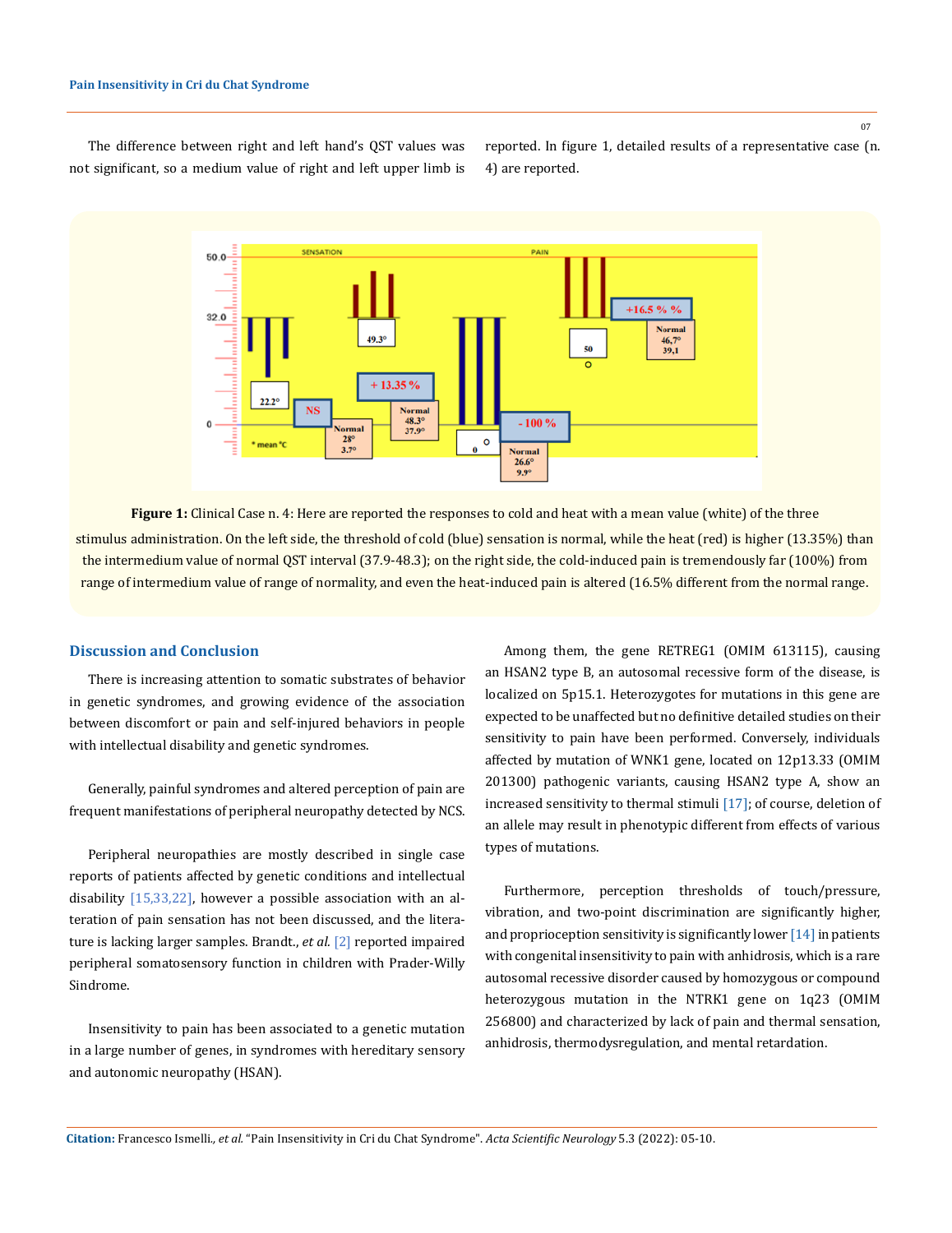Lack of pain and thermal sensation, anhidrosis, thermodysregulation, and mental retardation have been described as congenital features within HSAN, but cases presented in the literature may differ concerning presence or not of anhidrosis and/or peripheral neuropathy.

All CdCs cases of the present study present altered pain and thermal sensations and mental retardation but not anhidrosis and neuropathy.

In a Moroccan family, authors described HSAN without anhidrosis but with axonal sensory polyneuropathy [16]; Sagafos., *et al*. described a family with all alterations, of different degree, according to presence of homozygote or heterozygote mutation  $[24]$ . Shatzky., *et al*. reported full alterations even in an Israeli- Bedouin family [25].

Single-fibers studies on mices with NAV1.7 mutations [12] and HSAN patients caused by a mutation of the NGFβ gene, located on 1p13.2 (OMIM  $*162030$ )  $[24]$  confirm an impaired heat and mechanical nociception in behavioural tests.

The sodium channel NaV1.7 contributes to action potential generation and propagation and these loss-of-function mutations lead to congenital indifference to pain, though it remains unclear where, on the way between sensory terminals and central nervous system, the signaling is disrupted. The clear deficits in somatic primary afferent functions shown in our study may be complemented by previously reported synaptic dysfunction and opioidergic inhibition, together accounting for the complete insensitivity to pain in the human mutants lacking NaV1.7.

To our knowledge, this is the first study evaluating nerve conduction along with pain threshold and reporting pain insensivity in CdCS patients. There are not previous NCS studies or even clinical reports of peripheral neuropathy on CdCS. An auditory neuropathy has been reported in a single case [27], based on abnormal auditory evoked potentials.

Clinically, insensitivity to pain in a syndrome characterized by a catlike-cry - which looks like a flat, monotonous melody type in spectography sound analysis  $[20]$ , suggesting a pain decoding inability - is curious [23].

08

Our CdCs cases are characterized by normal NCS and insensitivity to hot and warm pain, and moderate alteration of thermal thresholds for warmth and cold detection testing. These data support a substantial integrity of type II Aβ fibers and a possible alteration of type III  $\Delta\delta$  and type IV C fibers of the spinothalamic tract.

These findings may have a practical impact on the local anesthesia planning both for the management of dental problems, very frequent in CdCS patients [9], and for general anesthesia planning, the latter reported in the 73.5 % in Italian cases by a previous study of our group [8].

Our data open a window into further studies, both by carrying on the investigation on sensory processing focusing on central pathways (for instance by neuroimaging), and to search for therapies focusing on a central control of sensory disturbances.

In support of therapeutical strategies with the aim to modify central mechanisms of sensory control, a previous study reported a reduction of SP by using high dosage of N-acetylcysteine [21], which stimulates inhibitory metabotropic glutamate receptors and, thereby, reduces synaptic release of glutamate [18]*.* Glutamate is the predominant excitatory neurotransmitter used by primary afferent synapses and neurons in the spinal cord dorsal horn; glutamate receptors are also located in areas of the brain, spinal cord and periphery involved in pain sensation and transmission [32].

A final consideration concerns our hypothetical correlation between thermal pain insensitivity and SP. Of course further studies are needed but it is interesting that SP, a frequent manifestation in CdCs, is associated with neuroanatomic alterations of sensorimotor control. Self-injury may be related to alterations in somatosensory cortical and subcortical regions and their white-matter pathways, thus reflecting an alteration of brain development. Indeed, both neuroimaging and neurocognitive studies suggest that people affected by pathological SP find it difficult to inhibit dominant motor responses due to a failure of "top-down" control mechanisms. An incomplete development of the sensorimotor organization may be highlighted from our recent PET studies on CdCS patients presenting SP [3] that revealed an hypometabolism in the right caudate body, in the left temporal lobe, the right frontal subcallosal gyrus, the caudate body, and in the cerebellar tonsils.

**Citation:** Francesco Ismelli*., et al.* "Pain Insensitivity in Cri du Chat Syndrome". *Acta Scientific Neurology* 5.3 (2022): 05-10.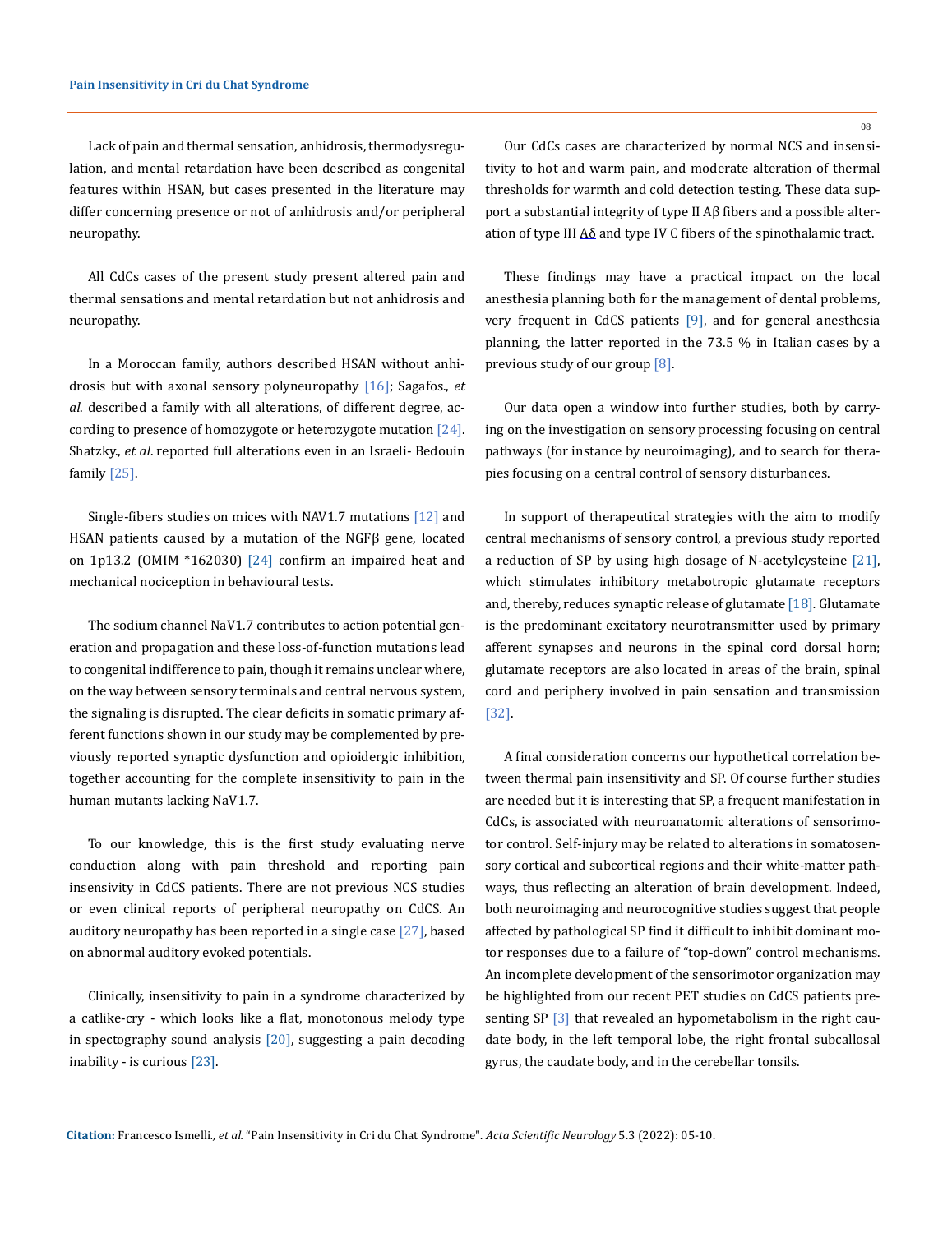Our PET findings are in agreement with previous neuroimaging studies [1] on patients with SP that showed the presence of structural abnormalities in the insular cortex and parietal and occipital regions (regions involved in the integration of sensory motor informations) and a reduced gray-matter volume in the left cerebellar lobules [29]. Furthermore, in individuals with SP, impulsiveness correlated positively with increased cortical thickness in the left insula, and SP severity correlated negatively with cortical thickness in the left supramarginal gyrus and in the region encompassing the right inferior parietal, right temporal and right supramarginal gyrus, suggesting that similarities and differences exist in symptomatology between SP and the other obsessive-compulsive and related disorders [11]. Furthermore, Wabnegger., *et al*. [29] demonstrated that during picking, SP patients exhibit an increased activation of the left ventrolateral prefrontal cortex, as if the action of picking was a compensatory strategy in order to activate hypofunctional circuits.

Finally, various neuroimaging studies support a correlation between behavior disorders and anatomic alterations of sensory function networks in patients with intellectual disability or genetic disorders: children who engaged in self-injury had significantly lower fractional anisotropy and higher mean diffusivity values in the left posterior limb of the internal capsule  $[6]$ ; patients affected by autism spectrum disorder show self-injury scores negatively correlated with thickness in the right superior parietal lobule, in the bilateral primary somatosensory cortex and in the left ventralposterior nucleus of the thalamus [28].

A limitation of the present study is related to the lack of a control group of CdCS patients without SP or a group if individuals with intellectual disability without SP, or even healthy controls with and without SP.

In addition, a bias of our investigation, is the small number of the enrolled patients. Nevertheless, it should be kept in mind that CdCS is a rare condition and recruitment of these individuals is difficult.

Another limitation is that the threshold of pain has been evaluated by QST and not by laser-evoked potentials, the latter considered a gold standard assessment for small sensory fibers study. However, the clinical utility of QST has been well documented

in a variety of pain disorders and it has been used to characterize pain and predict prognosis and response to therapy [7].

#### **Bibliography**

- 1. Blum AW., *et al.* ["Neuroanatomical correlates of impulsive](https://pubmed.ncbi.nlm.nih.gov/29685064/) [action in excoriation \(skin-picking\) disorder".](https://pubmed.ncbi.nlm.nih.gov/29685064/) *The Journal of [Neuropsychiatry and Clinical Neurosciences](https://pubmed.ncbi.nlm.nih.gov/29685064/)* 30.3 (2018): 236- [241.](https://pubmed.ncbi.nlm.nih.gov/29685064/)
- 2. [Brandt BR and I Rosén. "Impaired Peripheral Somatosensory](https://pubmed.ncbi.nlm.nih.gov/9706621/) [Function in Children with Prader-Willi Syndrome".](https://pubmed.ncbi.nlm.nih.gov/9706621/) *Neuropediatrics* [29.3 \(1998\): 124-126.](https://pubmed.ncbi.nlm.nih.gov/9706621/)
- 3. Cistaro A., *et al.* ["18F-FDG PET Identifies Altered Brain Metab](https://pubmed.ncbi.nlm.nih.gov/31836684/)[olism in Patients with Cri du Chat Syndrome".](https://pubmed.ncbi.nlm.nih.gov/31836684/) *The Journal of Nuclear Medicine* [61.8 \(2020\): 1195-1199.](https://pubmed.ncbi.nlm.nih.gov/31836684/)
- 4. Dick PJ., *et al.* ["Human diabetic endoneurial sorbitol, fructose](https://pubmed.ncbi.nlm.nih.gov/7212646/) [and myo-inositol related to sural nerve morphometry".](https://pubmed.ncbi.nlm.nih.gov/7212646/) *Annals of Neurology* [8.6 \(1980\): 590-596.](https://pubmed.ncbi.nlm.nih.gov/7212646/)
- 5. Dick PJ., *et al.* ["A 4, 2, and 1 stepping algorithm for quick and](https://pubmed.ncbi.nlm.nih.gov/8351003/) [accurate estimation of cutaneous sensation threshold".](https://pubmed.ncbi.nlm.nih.gov/8351003/) *Neurology* [43.8 \(1993\): 1508-1512.](https://pubmed.ncbi.nlm.nih.gov/8351003/)
- 6. Duerden EG., *et al.* ["Self-injurious behaviours are associated](https://pubmed.ncbi.nlm.nih.gov/23644587/) [with alterations in the somatosensory system in children](https://pubmed.ncbi.nlm.nih.gov/23644587/) [with autism spectrum disorder".](https://pubmed.ncbi.nlm.nih.gov/23644587/) *Brain Structure and Function*  [219.4 \(2014\): 1251-126.](https://pubmed.ncbi.nlm.nih.gov/23644587/)
- 7. Dworkin RH., *et al.* ["Interventional management of neuro](https://pubmed.ncbi.nlm.nih.gov/23748119/)[pathic pain: NeuPSIG recommendations.; International Asso](https://pubmed.ncbi.nlm.nih.gov/23748119/)[ciation for the Study of Pain Neuropathic Pain Special Interest](https://pubmed.ncbi.nlm.nih.gov/23748119/) Group". *Pain* [154.11 \(2013\): 2249-2261.](https://pubmed.ncbi.nlm.nih.gov/23748119/)
- 8. Guala A., *et al.* ["Anesthesia in Cri du Chat syndrome: Informa](https://pubmed.ncbi.nlm.nih.gov/25820652/)tion on 51 Italian patients". *[American Journal of Medical Genet](https://pubmed.ncbi.nlm.nih.gov/25820652/)ics A* [167A.5 \(2015\): 1168-1170.](https://pubmed.ncbi.nlm.nih.gov/25820652/)
- 9. Hall C., *et al.* ["The association between Cri du chat syndrome](https://pubmed.ncbi.nlm.nih.gov/25514263/) and dental anomalies". *[Journal of Dentistry for Children](https://pubmed.ncbi.nlm.nih.gov/25514263/)* 81.3 [\(2014\): 171-177.](https://pubmed.ncbi.nlm.nih.gov/25514263/)
- 10. Han I., *et al.* ["Anesthetic experience of a patient with cri du chat](https://www.ncbi.nlm.nih.gov/pmc/articles/PMC3866351/)  syndrome". *[Korean Journal of Anesthesiology](https://www.ncbi.nlm.nih.gov/pmc/articles/PMC3866351/)* 65.5 (2013): 482- [483.](https://www.ncbi.nlm.nih.gov/pmc/articles/PMC3866351/)
- 11. Harries MD., *et al.* ["A structural MRI study of excoriation \(skin](https://pubmed.ncbi.nlm.nih.gov/28918268/)[picking\) disorder and its relationship to clinical severity".](https://pubmed.ncbi.nlm.nih.gov/28918268/) *Psy[chiatry Research: Neuroimaging](https://pubmed.ncbi.nlm.nih.gov/28918268/)* 269 (2017): 26-30.
- 12. Hoffmann T., *et al.* ["NaV1.7 and pain: contribution of periph](https://pubmed.ncbi.nlm.nih.gov/29194125/)eral nerves". *Pain* [159.3 \(2018\): 496-506.](https://pubmed.ncbi.nlm.nih.gov/29194125/)

**Citation:** Francesco Ismelli*., et al.* "Pain Insensitivity in Cri du Chat Syndrome". *Acta Scientific Neurology* 5.3 (2022): 05-10.

09